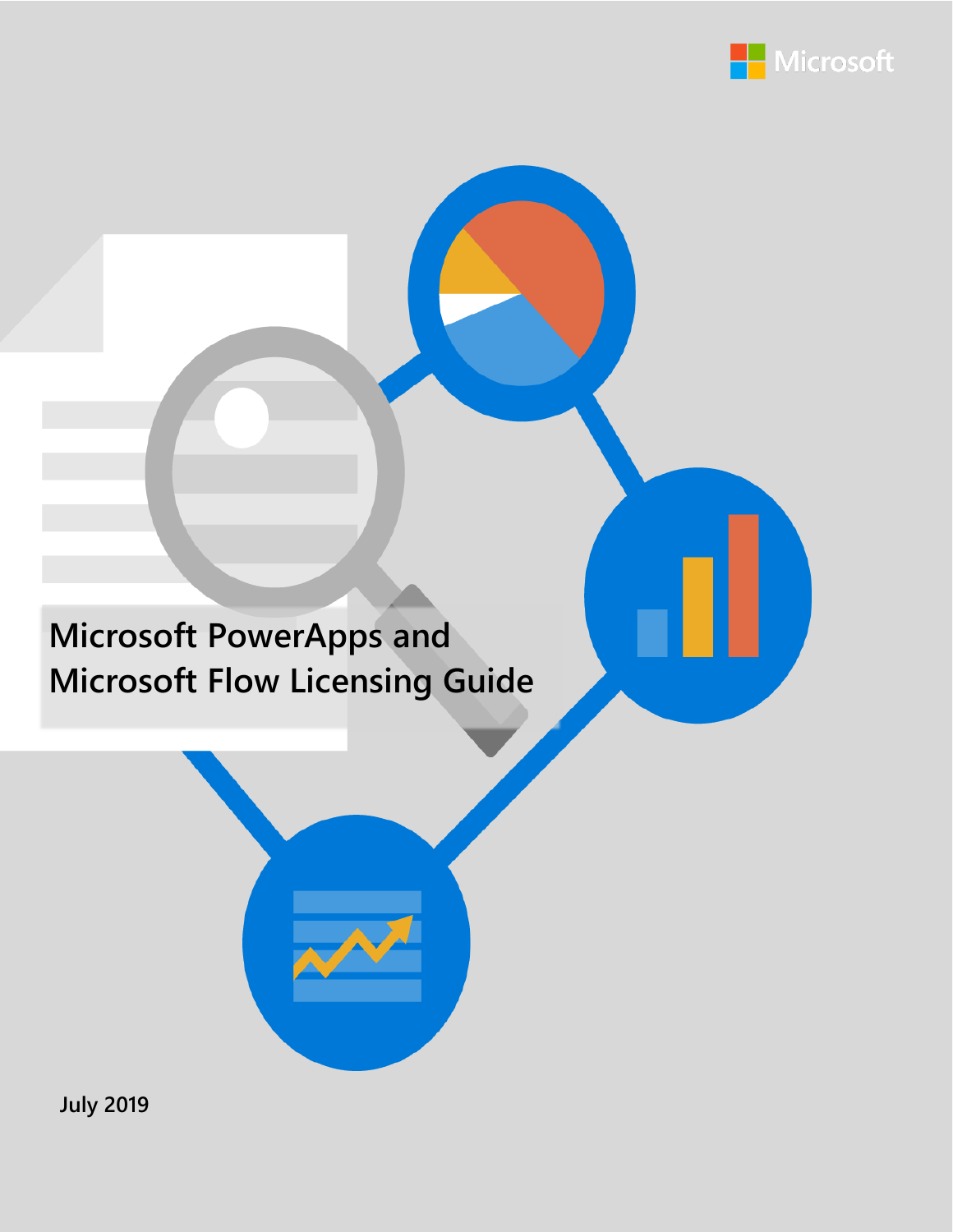### **Table of Contents**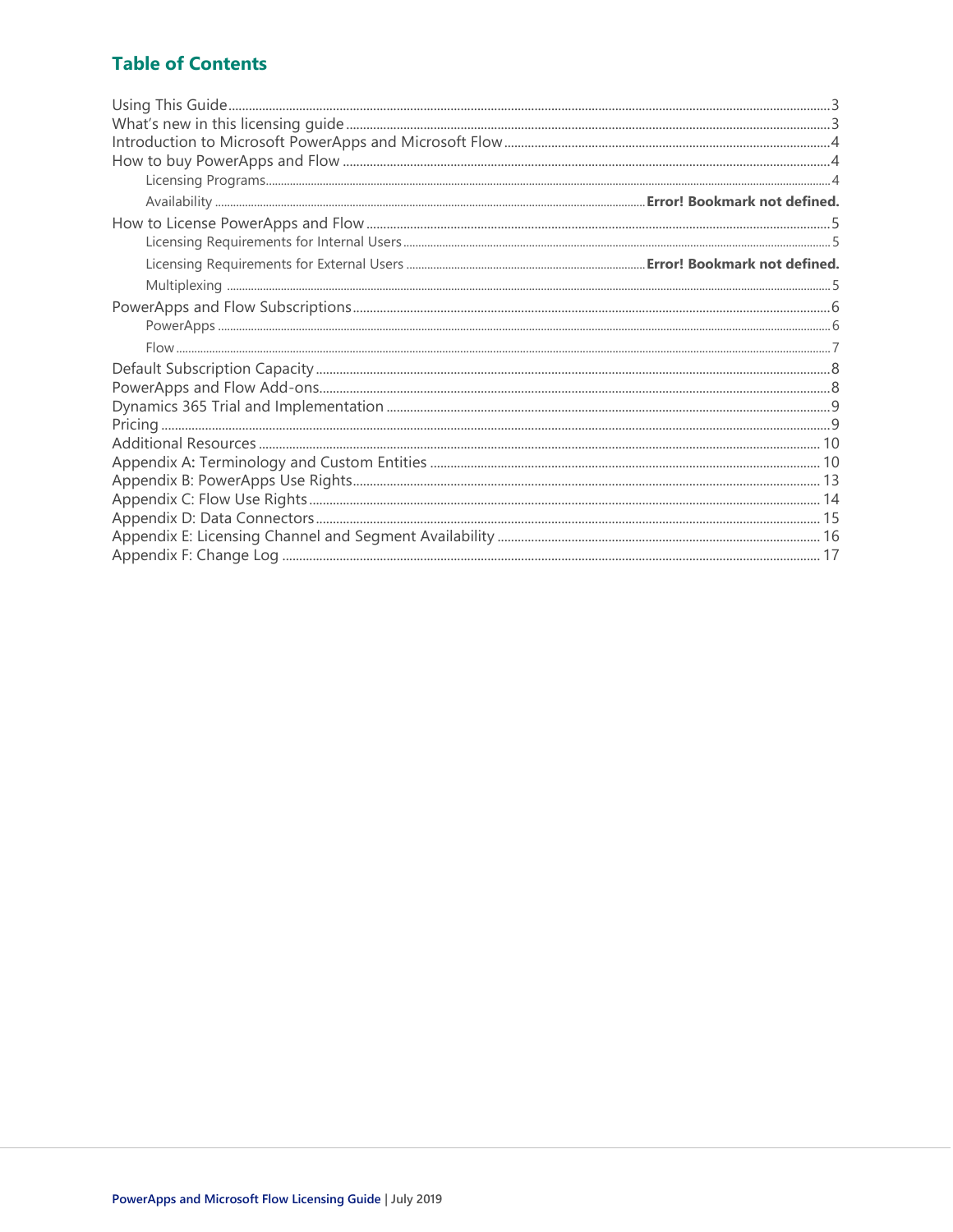## <span id="page-2-0"></span>Using This Guide

Use this guide to improve your understanding of how to license Microsoft PowerApps and Microsoft Flow.

This guide is not intended to influence the choice of Microsoft products and services. The examples presented in this guide are illustrative. Microsoft reserves the right to review or update this document at any time without notice.

This document applies for users with PowerApps and Microsoft Flow licenses.

Microsoft Dynamics 365 evolves Microsoft's current Customer Relationship Management (CRM) and Enterprise Resource Planning (ERP) cloud solutions into one cloud service with new purpose-built applications to help manage specific business functions, reference the Dynamics 365 Licensing [Guide](https://go.microsoft.com/fwlink/?LinkId=866544&clcid=0x409) for more information. For licensing information related to Business Central, Microsoft's comprehensive ERP and CRM solution designed for smaller businesses, refer to the Dynamics 365 Business Central Licensing [Guide.](https://go.microsoft.com/fwlink/?LinkId=871590&clcid=0x409) Licensing information for using mixed reality business tools and Dynamics 365 applications can be found in the Dynamics 365 Mixed Realty Licensing **Guide**.

To facilitate understanding of licensing requirements this guide is structured as follows:

- 1) Brief description of the product
- 2) Channel Licensing (how to buy)
- 3) Licensing
- 4) Use rights
- 5) Add-ons
- 6) Notes: Changes
- 7) Scenario

For help determining the right technology solution for any given organization, including the license requirements for a specific product or scenario, consult with your Microsoft account team or your Dynamics 365 Certified Partner. This guide does not supersede or replace any of the legal documentation covering use rights.

### <span id="page-2-1"></span>What's new in this licensing guide

This licensing guide was updated to reflect licensing updates as of July 2019.

| Category               | Description                                  | <b>Change Summary</b>                                                                                                            |
|------------------------|----------------------------------------------|----------------------------------------------------------------------------------------------------------------------------------|
| Common Data<br>Service | <b>Outlook and SharePoint</b><br>Integration | Common Data Service will allow integration with<br>Outlook and SharePoint. For more information:<br>Outlook<br><b>SharePoint</b> |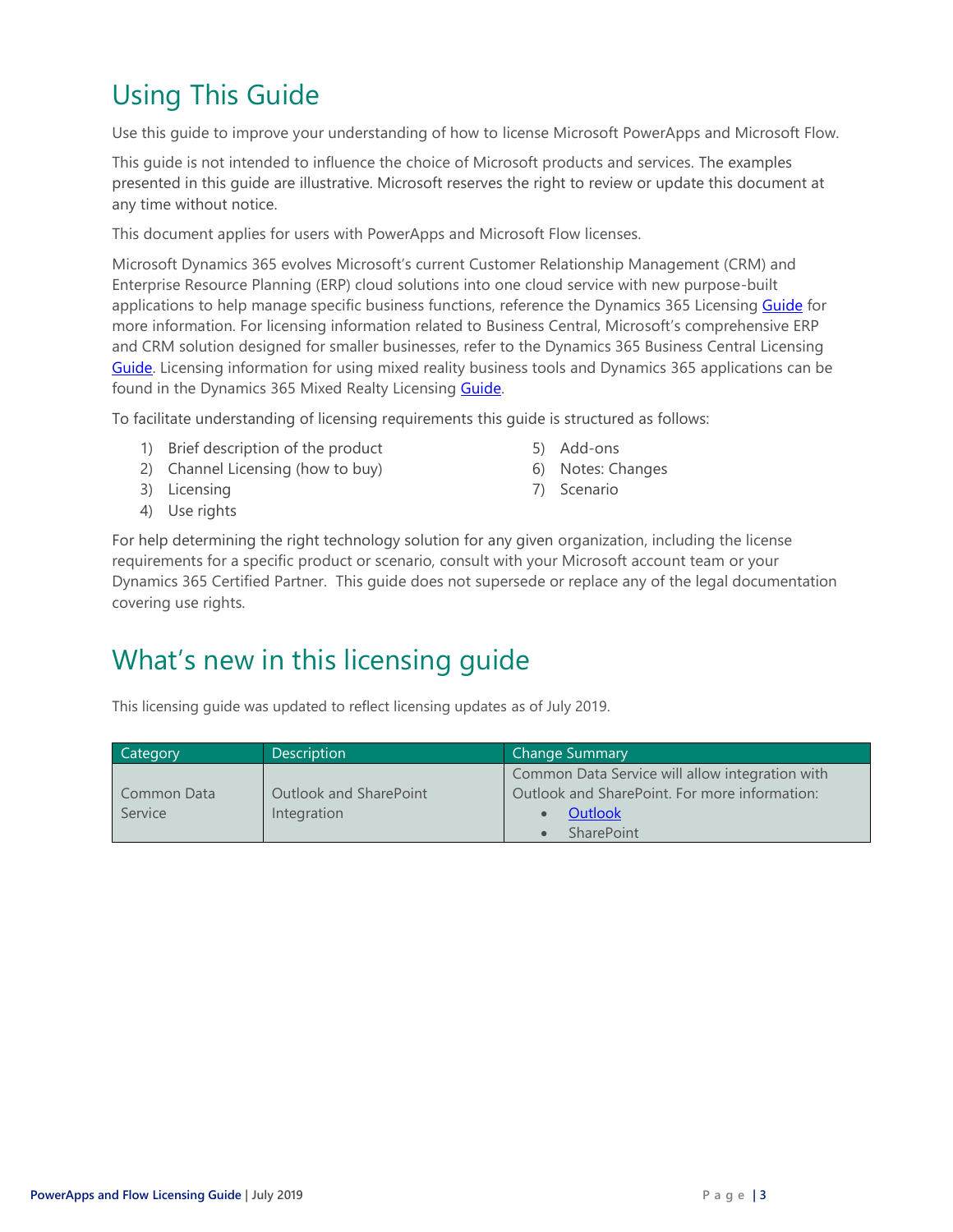## <span id="page-3-0"></span>Introduction to Microsoft PowerApps and Microsoft Flow

Microsoft PowerApps is a service for building and using custom business apps that connect to your data and work across the web and mobile - without the time and expense of custom software development.

PowerApps is a suite of apps, services, connectors and data platform that provides a rapid application development environment to build custom apps to meet business needs. Using PowerApps, users can quickly build custom business apps that connect their business data stored either in the underlying data platform (Common Data Service) or in various online and on-premises data sources (e.g., SharePoint, Excel, Office 365, Dynamics 365, SQL Server). Learn more at the PowerApps service [page.](https://powerapps.microsoft.com/en-us/)

Microsoft Flow is a cloud-based software tool that allows employees to create and automate workflows across multiple applications and services without the need for developer help. Automated workflows are called flows. To create a flow, the user specifies what action should take place when a specific event occurs. Once a flow is built, it can be managed through an app on a mobile device. Learn more at the Microsoft Flow [page.](https://flow.microsoft.com/en-us/)

PowerApps licenses always include Flow capabilities. PowerApps Plan 1 includes Flow Plan 1 and PowerApps Plan 2 includes Flow Plan 2. In addition to being included in PowerApps licenses, Flow is also available as a standalone service.

| Service Capabilities   | PowerApps License | <b>Flow License</b> |
|------------------------|-------------------|---------------------|
| PowerApps capabilities |                   |                     |
| Flow capabilities      |                   |                     |

### <span id="page-3-1"></span>How to buy PowerApps and Flow

### <span id="page-3-2"></span>**Licensing Programs**

Licensing Programs are channels where you can buy PowerApps and Flow. You can license PowerApps and Flow through Microsoft Volume Licensing (VL), Cloud Solution Provider program (CSP), and/or Web Direct (MOSP) programs. In Volume Licensing, PowerApps and Flow are available through:

- Enterprise Agreement (EA)
- Enterprise Agreement Subscription (EAS)
- Service and Cloud Enrollment (SCE)
- Enrollment for Education Solutions (under the Campus and School Agreement) (EES)

Additional channels:

- Microsoft Online Government
- Microsoft Products and Services Agreement (MPSA). More information on MPSA is available [here.](https://www.microsoft.com/en-us/Licensing/licensing-programs/licensing-programs.aspx)
- Microsoft Online Subscription Program (Web Direct/MOSP)

For more information on Dynamics 365 licensing channels and segment availability, refer to Appendix [E.](#page-14-0)

Mixing of licenses across different licensing programs on a single tenant is not recommended and could lead to incompatible subscriptions. MPSA licenses may be mixed with EA licenses if short term subscriptions are required.

Participating in a Volume Licensing program typically involves signing an agreement and/or enrollment, meeting a minimum purchase requirement, and ordering licenses through a Microsoft Reseller. Visit the [Microsoft Volume Licensing website](https://www.microsoft.com/en-us/licensing/how-to-buy/how-to-buy) to learn more about how to buy through Volume Licensing, find a reseller partner, and more helpful information.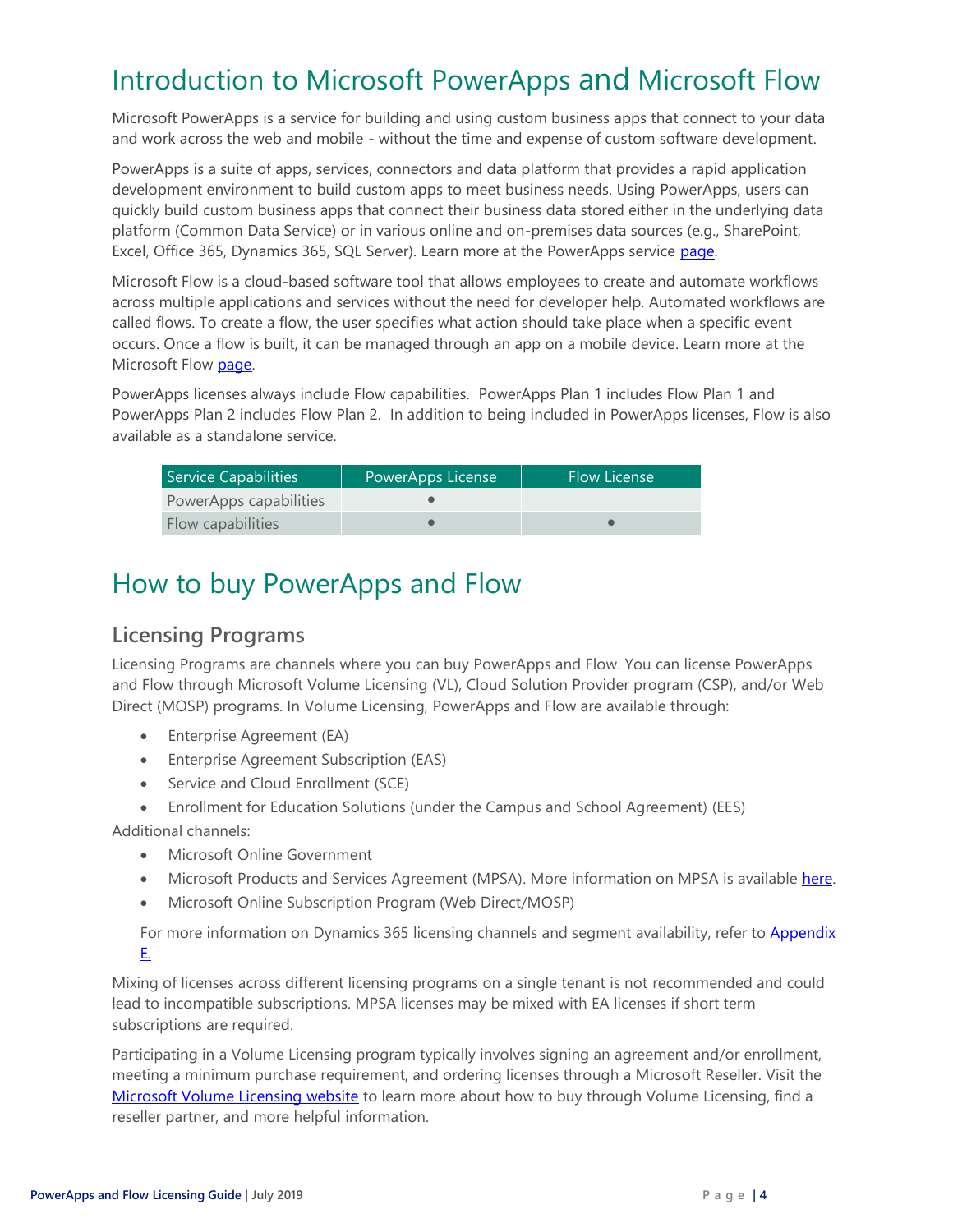## <span id="page-4-0"></span>How to License PowerApps and Flow

### <span id="page-4-1"></span>**Licensing Requirements for Users**

Customers must purchase Subscription Licenses (SLs) for their organization or their affiliates' employees and on-site agents, vendors or contractors who directly or indirectly access PowerApps and Flow.

**User SL:** User SLs are assigned on a "named user" basis, meaning each user requires a separate User SL named user subscription. User SLs cannot be shared but an individual with a User SL may access the service through multiple devices.

- There is no limit on the number of apps and flows that a licensed user can create
- Any PowerApps or Flows license is eligible to administer apps

Customers may mix and match PowerApps and Flow licenses, and licenses that include PowerApps capabilities, across the users in their organization.

#### *Scenario:*

*100 users in organization: 50 may be licensed with Office 365, 20 with Dynamics plans, 25 with PowerApps Plan 1, and 5 with PowerApps Plan 2.*

The User SL grants users non-perpetual rights (with no buy-out rights) to the use of the PowerApps and Flow service. As long as you are current on your subscription payments and adhere to the **Product Terms** [and the Online Service Terms](https://www.microsoft.com/en-us/Licensing/product-licensing/products.aspx), you will have access to the most up-to-date version of PowerApps and Flow.

Subscription duration requirements are determined by the Licensing Program under which a SL is licensed. Short term subscriptions are available exclusively through the MPSA Licensing Program.

### <span id="page-4-2"></span>**Multiplexing**

Multiplexing refers to the use of hardware or software that a customer uses to pool connections, reroute information, or reduce the number of devices or users that directly access or use the PowerApps and Flow service. Multiplexing does NOT reduce the number of SLs of any type required to access the PowerApps and Flow apps. Any user or device that accesses the PowerApps and Flow app —whether directly or indirectly—must be properly licensed.

PowerApps and Flow service can only be accessed if you have a PowerApps or Flow license. Similarly, PowerApps and Flow licenses are required for users or devices that input data into, query, or view data from the PowerApps and Flow apps through a pooling device. Pooled connections use a non-interactive user account in PowerApps and Flow that can access the system but only via the web service layer. Internal users and devices accessing PowerApps and Flow service indirectly through a portal or via an API to a separate service such Microsoft Outlook must also be properly licensed, regardless of if they are set up as a PowerApps and Flow user in the app, for example:

- Internal users and devices that access the PowerApps and Flow service must still be properly licensed for PowerApps and Flow.
- Any user or device that accesses PowerApps and Flow service that is made available through an automated process requires a PowerApps and Flow license
- The number of tiers of hardware or software between the PowerApps and Flow apps and the user or devices that ultimately use PowerApps and Flow service indirectly does not affect the number of SLs required.

For additional information about multiplexing refer to the Microsoft Volume Licensing Brief Multiplexing—[Client Access License \(CAL\) Requirements.](http://download.microsoft.com/download/8/7/3/8733d036-92b0-4cb8-8912-3b6ab966b8b2/multiplexing.pdf)

**Note**: Licensed users may manually rekey information (when coming from non-licensed users) into the PowerApps and Microsoft Flow service. This scenario is not considered multiplexing.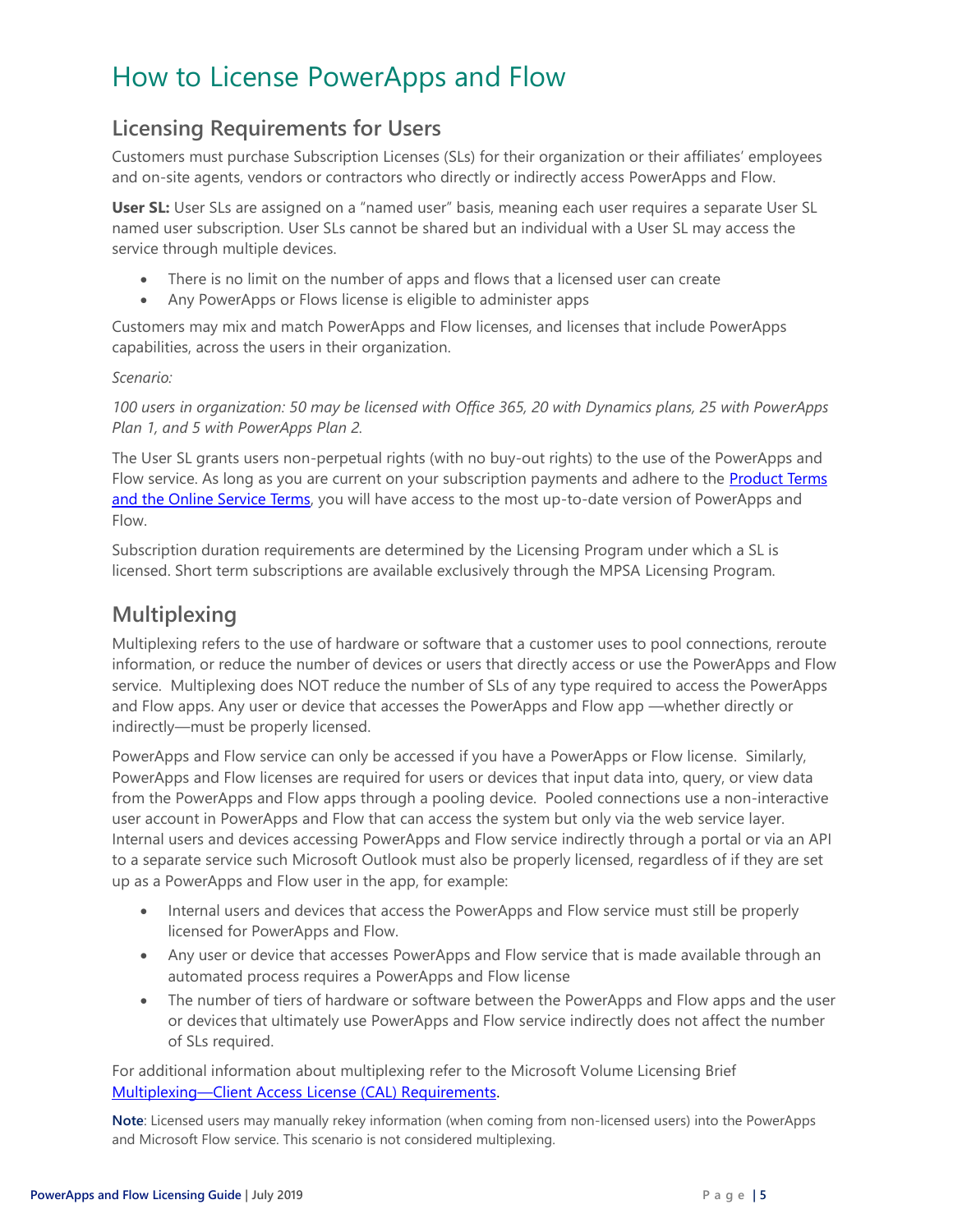## <span id="page-5-0"></span>PowerApps and Flow Subscriptions

PowerApps and Flow capabilities are included with Office 365 and Dynamics 365 subscriptions and can be licensed as standalone services.

| <b>Qualifying Licenses</b>                        |                                                     | PowerApps                                                   |  |
|---------------------------------------------------|-----------------------------------------------------|-------------------------------------------------------------|--|
| Office 365 Business Essentials                    | Office 365 A5 for Students                          |                                                             |  |
| Office 365 Business Premium                       | Office 365 Education E3 for Faculty                 |                                                             |  |
| Office 365 A1 for Faculty                         | Office 365 Education E3 for Students                |                                                             |  |
| Office 365 A1 for Students                        | Office 365 Education for Homeschool for<br>Faculty  |                                                             |  |
| Office 365 A1 Plus for Faculty                    | Office 365 Education for Homeschool for<br>Students |                                                             |  |
| Office 365 A1 Plus for Students                   | Office 365 Enterprise E1                            | PowerApps for Office 365<br>Includes PowerApps and Flow     |  |
| Office 365 A3 for Faculty                         | Office 365 Enterprise E2                            |                                                             |  |
| Office 365 A3 for Students                        | Office 365 Enterprise E3                            |                                                             |  |
| Office 365 A3 for Student Use Benefit             | Office 365 Enterprise E3 Developer                  |                                                             |  |
| Office 365 A5 for Student Use Benefit             | Office 365 Enterprise E3 without ProPlus            |                                                             |  |
| Office 365 A5                                     | Office 365 Enterprise E5                            |                                                             |  |
| Office 365 A5 for Faculty                         | Office 365 Enterprise F1                            |                                                             |  |
| Dynamics 365 for Sales Professional               | Dynamics 365 Unified Operations - Activity          |                                                             |  |
| Dynamics 365 for Customer Service<br>Professional | Dynamics 365 for Talent: Attract                    | PowerApps for Dynamics 365<br>includes<br>PowerApps limited |  |
| Dynamics 365 Team Members                         | Dynamics 365 for Talent: Onboard                    | Flow limited                                                |  |
| Dynamics 365 Business Central Team Members        |                                                     |                                                             |  |
| Dynamics 365 for Sales Enterprise                 | Dynamics 365 Customer Engagement Plan               |                                                             |  |
| Dynamics 365 for Customer Service<br>Enterprise   | Dynamics 365 Unified Operations Plan                | PowerApps for Dynamics 365                                  |  |
| Dynamics 365 for Field Service                    | Dynamics 365 Plan                                   | includes                                                    |  |
| Dynamics 365 for Project Service<br>Automation    | Dynamics 365 Business Central                       | PowerApps Plan 2<br>Flow Plan 2                             |  |
| Dynamics 365 for Retail                           | Dynamics 365 for Talent                             |                                                             |  |

#### Table 1: Licenses that include PowerApps and Flows



#### <span id="page-5-1"></span>**PowerApps**

PowerApps is designed to be a no cliffs application development platform that supports a wide range of apps and use cases, from power users customizing and extending their Office 365 experience and data to developers creating apps that map complex business processes and work with large volumes of data in the Common Data Service.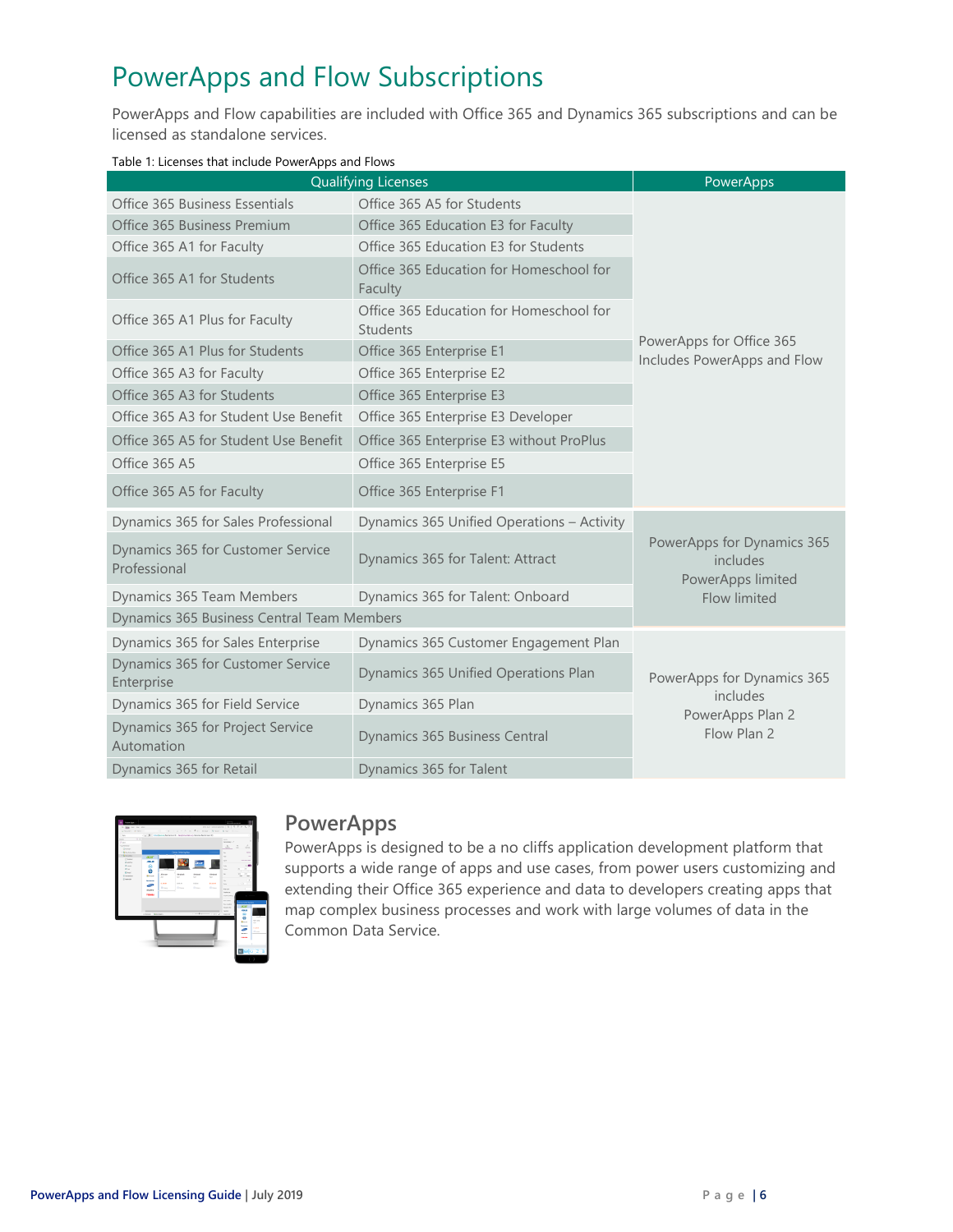#### Figure 1: PowerApps Plans

| Category         | <b>Name</b>                                  | <b>Description</b>                                                              | Price<br>Per user/month |
|------------------|----------------------------------------------|---------------------------------------------------------------------------------|-------------------------|
|                  |                                              | PowerApps Community Plan Free environment for individual use - learn PowerApps  |                         |
|                  | PowerApps Trial Plan                         | 30-day trial plan with full PowerApps Plan 2 capabilities                       |                         |
| Standalone plans | PowerApps Plan 1                             | Access/run unlimited custom canvas apps                                         | \$7                     |
|                  | PowerApps Plan 2                             | Access/run unlimited custom model driven apps                                   | \$40                    |
|                  | Office subscription PowerApps for Office 365 | Extend and customize Office experience with PowerApps                           | included                |
|                  |                                              | Extend capabilities of Dynamics 365 apps* within use rights                     | included                |
| Dynamics 365     | PowerApps for Dynamics 365                   | Extend capabilities of Dynamics 365 select apps**, includes<br>PowerApps Plan 2 | included                |

\*Dynamics 365 for Sales Professional, Dynamics 365 for Customer Service Professional, Dynamics 365 for Talent: Attract, Dynamics 365 for Talent: Onboard, Dynamics 365 Team Members, Dynamics 365 Activity, Dynamics 365 Business Central Team Members

\*\*Dynamics 365 for Sales Enterprise, Dynamics 365 for Customer Service, Dynamics 365 for Field Service, Dynamics 365 for Talent, Dynamics 365 for Project Service Automation, Dynamics 365 for Retail, Dynamics 365 Customer Engagement Plan, Dynamics 365 Unified Operations Plan, Dynamics 365 Plan, Dynamics 365 Business Central

#### Scenario:

*Dynamics 365 customers with Dynamics 365 enterprise or Business Central USLs have PowerApps Plan 2 capabilities.*

*Note, Dynamics 365 Team Members, Dynamics 365 Unified Operations- Activity, Dynamics 365 for Sales Professional, Dynamics 365 for Customer Service Professional, Dynamics 365 for Talent: Attract, Dynamics 365 for Talent: Onboard, and Dynamics 365 Business Central Team Members USLs include PowerApps for Dynamics 365 capabilities. Reference the Dynamics 365 Licensing [Guide](https://go.microsoft.com/fwlink/?LinkId=866544&clcid=0x409) for details.*



#### <span id="page-6-0"></span>**Flow**

Flow is included in certain Office 365 and Dynamics 365 offers via PowerApps. In addition to being available as part of Office 365 and Dynamics 365, Flow is available as a standalone service for scenarios that only require workflow.

- Flow include with Office 365
- Flow included with Dynamics 365

Flow Plan 1 is designed to meet the needs of individual users who need to create and run flows across all supported data sources, including the Common Data Service. Flow Plan 2 includes everything in Flow Plan 1 with added administrative capabilities such as policy and usage as well as higher flow functionality.

| Category                              | <b>Name</b>                                                                | <b>Description</b>                                          | Price<br>Per user/month |
|---------------------------------------|----------------------------------------------------------------------------|-------------------------------------------------------------|-------------------------|
|                                       | <b>Flow Free</b>                                                           | Free environment for individual use – learn Flow            |                         |
|                                       | 30-day trial plan with full Flow Plan 2 capabilities                       |                                                             |                         |
| Standalone plans                      | <b>Flow Trial Plan</b>                                                     | 30-day trial plan with full Flow Plan 1 capabilities        | $\qquad \qquad -$       |
|                                       | Flow Plan 1                                                                | Run any flow                                                | \$5                     |
|                                       | Flow Plan 2                                                                | Run any flow, view usage and set policy                     | \$15                    |
|                                       | Office subscription Flow for Office 365                                    | Extend and customize Office experience with Microsoft Flow  | included                |
|                                       |                                                                            | Extend capabilities of Dynamics 365 apps* within use rights | included                |
| Flow for Dynamics 365<br>Dynamics 365 | Extend capabilities of Dynamics 365 select apps**, includes Flow<br>Plan 2 | included                                                    |                         |

#### Figure 2: Flow Plans

\*Dynamics 365 for Sales Professional, Dynamics 365 for Customer Service Professional, Dynamics 365 for Talent: Attract, Dynamics 365 for Talent: Onboard, Dynamics 365 Team Members, Dynamics 365 Activity, Dynamics 365 Business Central Team Members

\*\*Dynamics 365 for Sales Enterprise, Dynamics 365 for Customer Service, Dynamics 365 for Field Service, Dynamics 365 for Talent, Dynamics 365 for Project Service Automation, Dynamics 365 for Retail, Dynamics 365 Customer Engagement Plan, Dynamics 365 Unified Operations Plan, Dynamics 365 Plan, Dynamics 365 Business Central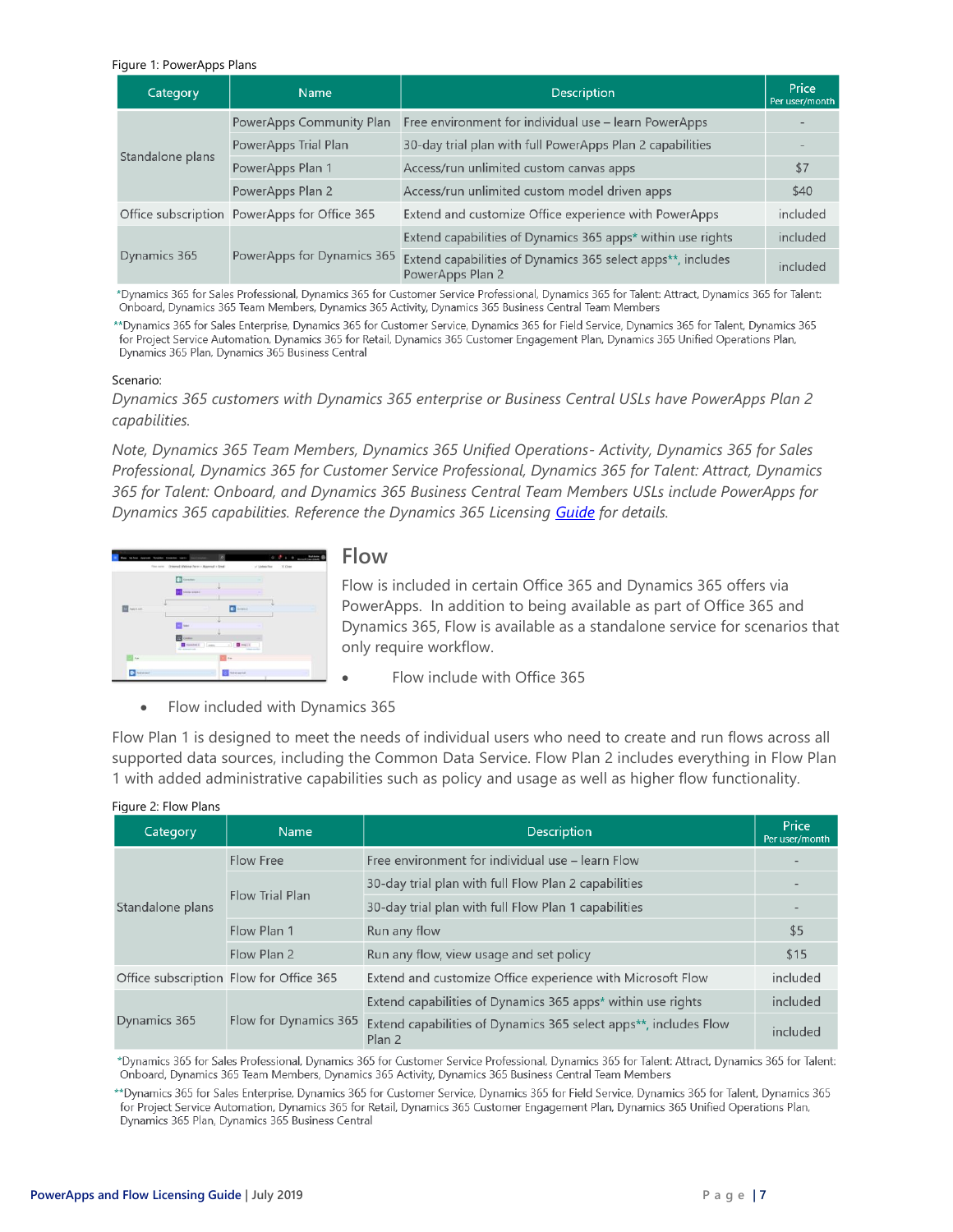Scenario:

- *Automate and model business processes across apps and services*
- *From simple automations to advanced scenarios with branches, loops, and more*
- *Trigger actions, grant approvals, and get notifications right at work*

## <span id="page-7-0"></span>Default Subscription Capacity

PowerApps and Flow default subscription capacities leverage the same tenant and infrastructure and will accrue across one tenant. If a customer purchases PowerApps, they will receive default access to both PowerApps and Flow.

| Default Capacity per tenant              | PowerApps Plan 1 | PowerApps Plan 2 |
|------------------------------------------|------------------|------------------|
| Common Data Service Database Capacity    | 1GB              | 10GB             |
| <b>Common Data Service File Capacity</b> | 20GB             | 20GB             |
| Common Data Service Log Capacity         | 2GB              | 2GB              |
| Default Capacity per USL                 | PowerApps Plan 1 | PowerApps Plan 2 |
| Flow Runs per user/month                 | 4,500            | 15,000           |

For every increment of PowerApps or Flow user SLs, the included database and file capacity increases, see table. The cap on the amount of database capacity that may be earned or purchased per tenant is subject to the technical limit of 4TB/instance, no maximum on file or log capacity.

| Accrued Entitlement per USL              | PowerApps Plan 1 | PowerApps Plan 2 |
|------------------------------------------|------------------|------------------|
| Common Data Service Database Capacity    | 20MB             | 250MB            |
| <b>Common Data Service File Capacity</b> | <b>NA</b>        | 2GB              |
| Common Data Service Log Capacity         | <b>NA</b>        | <b>NA</b>        |

Note, Common Data Service will allow integration with Outlook and SharePoint.

## <span id="page-7-1"></span>PowerApps and Flow Add-ons

If you require additional subscription capacity (such as additional database or file capacity), you can include these optional add-on licenses with your subscription. Subscription add-ons apply across tenant and are not tied to a specific user. Subscription add-ons can be purchased at any time and remain a part of the subscription for the remainder of the subscription term.

#### **Add-ons**

PowerApps apps or flows utilizing the Common Data Service will consume varying quantities of Database Capacity, File Capacity, and Log Capacity and may require different kinds of PowerApps and Flows environments. Apps may utilize flows, or flows may be run separately from apps.

Each type of per user license (Office 365, Dynamics 365 applications, Dynamics 365 Plans, and the standalone PowerApps Plan 1 and Plan 2, and Flow Plan 1 and Flow Plan 2 licenses) include capacities of one of more of these basic resources. These entitlements are pooled, and shared across users, at the customer tenant level.

| PowerApps   Flow Plan 1 and Plan 2 add-on capacity per tenant/month |         | Maximum         |
|---------------------------------------------------------------------|---------|-----------------|
| Common Date Service Database Capacity                               | \$40/GB | 4TB/environment |
| <b>Common Data Service File Capacity</b>                            | \$2/GB  | NA.             |
| Common Data Service Log Capacity                                    | \$10/GB | <b>NA</b>       |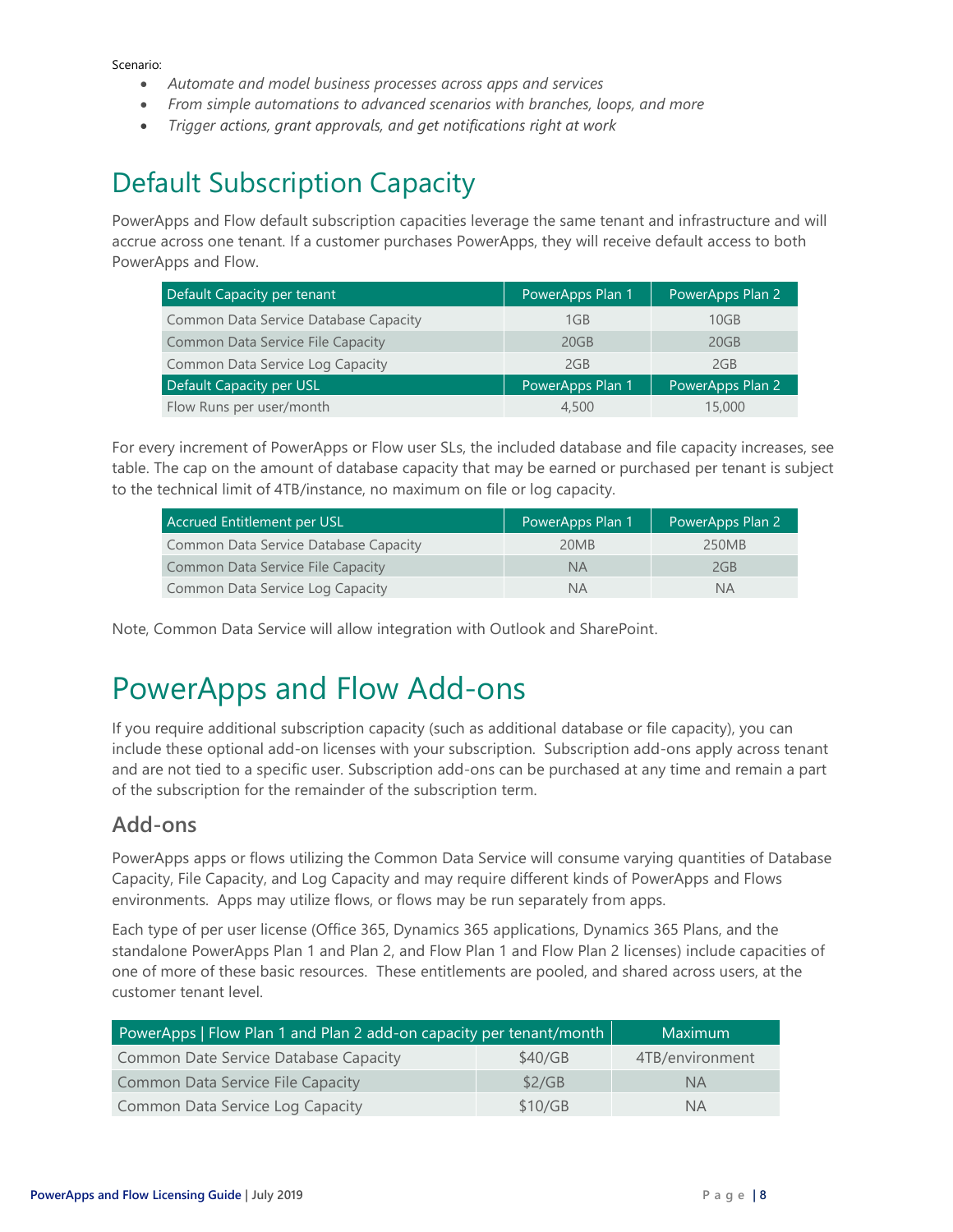| PowerApps   Flow Plan 1 and Plan 2 add-on capacity per user/month |               | Maximum   |
|-------------------------------------------------------------------|---------------|-----------|
| <b>Flow Runs</b>                                                  | \$40/50K Runs | <b>NA</b> |

## <span id="page-8-0"></span>Dynamics 365 Trial and Implementation

### **Free Trials**

You can sign-up for a free trial of PowerApps or Flow for details:

- PowerApps [here](https://signup.microsoft.com/Start?sku=powerapps_viral&ru=https%3a%2f%2fweb.powerapps.com%2flogin%2fportal)
- Microsoft Flow [here](https://preview.flow.microsoft.com/manage/)

### **Development and Testing with PowerApps and Flow**

The free Community Plan is intended for individual use allowing developers to learn and build skills on PowerApps, Microsoft Flow and Common Data Service. To learn more, click [here.](https://powerapps.microsoft.com/en-us/communityplan/)

## <span id="page-8-1"></span>Pricing

You can find PowerApps price lists here:

- PowerApps: <https://powerapps.microsoft.com/pricing>
- <span id="page-8-2"></span>• Flow: <https://flow.microsoft.com/pricing>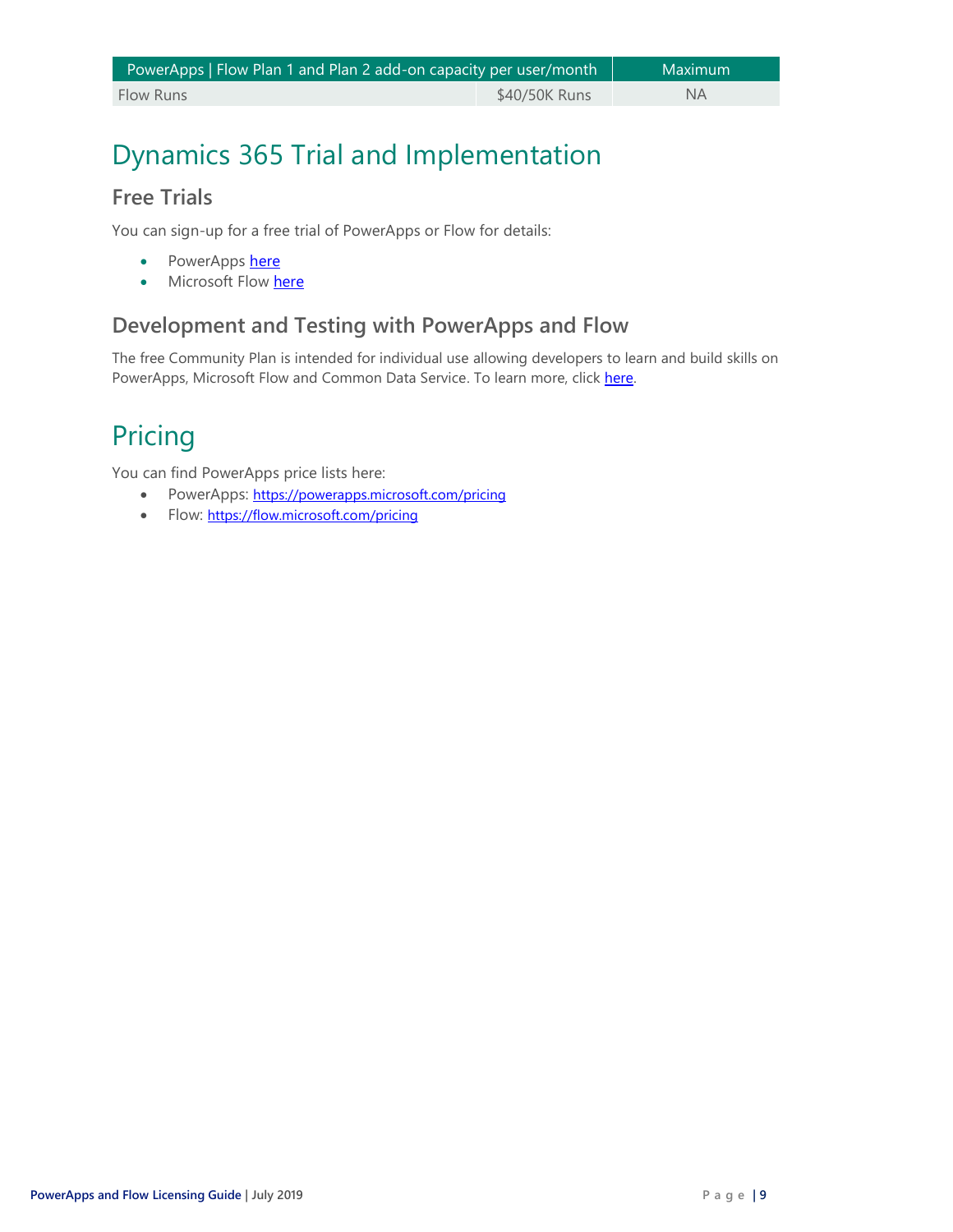## Additional Resources

<span id="page-9-0"></span>

| <b>Resource</b>                                                | Link                                                        |
|----------------------------------------------------------------|-------------------------------------------------------------|
| <b>PowerApps Service</b>                                       | https://powerapps.microsoft.com/                            |
| <b>Flow Service</b>                                            | https://flow.microsoft.com/                                 |
| <b>Dynamics 365 Licensing</b><br>Guide                         | https://go.microsoft.com/fwlink/?LinkId=866544&clcid=0x409  |
| <b>Dynamics 365 Business</b><br><b>Central Licensing Guide</b> | https://go.microsoft.com/fwlink/?LinkId=871590&clcid=0x409  |
| <b>Dynamics 365 Mixed Reality</b><br><b>Licensing Guide</b>    | https://go.microsoft.com/fwlink/?LinkId=2090495&clcid=0x409 |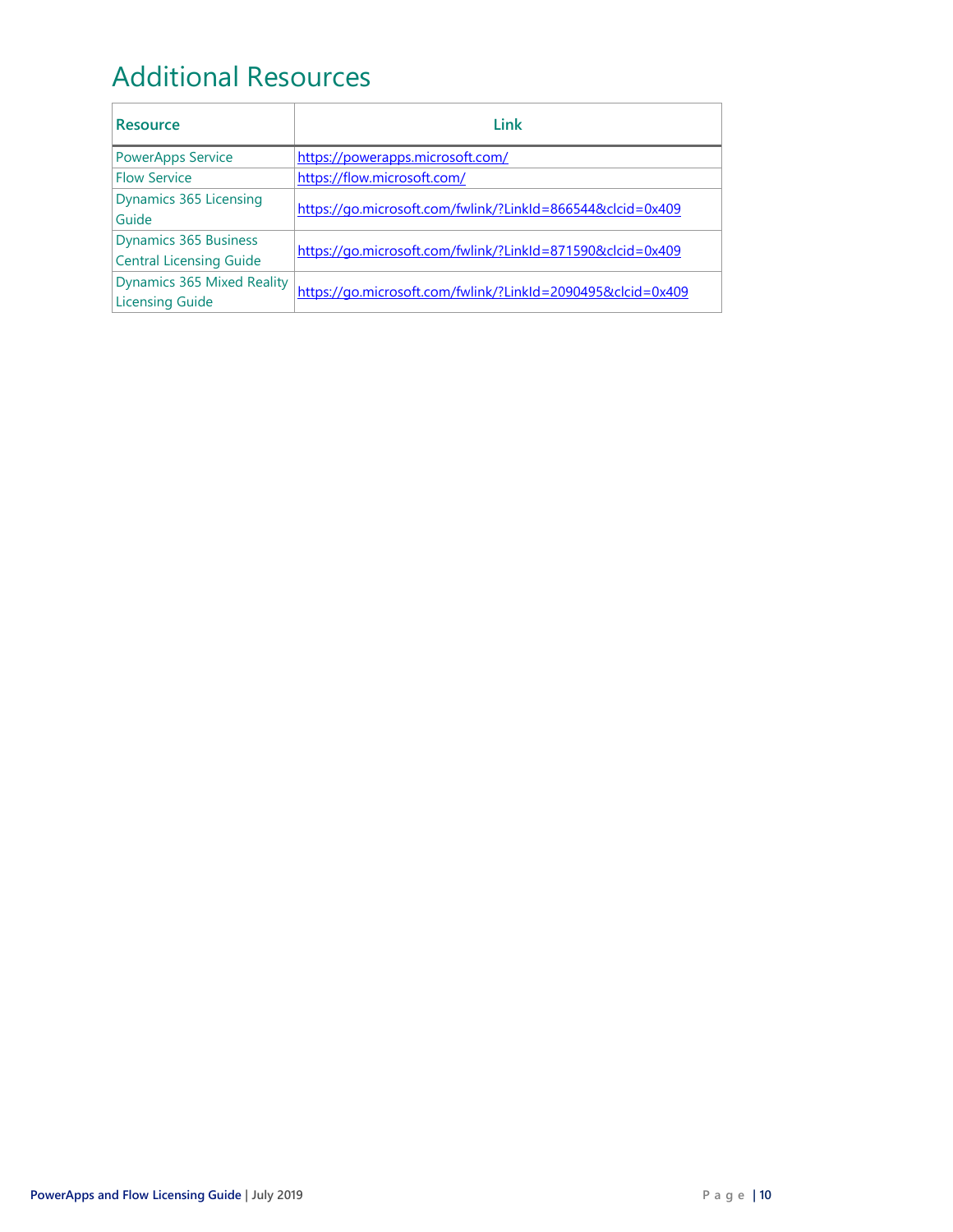# Appendix A**:** Terminology and Custom Entities

**Administration**: Administration is critical in order to establish boundaries and policies around the use of PowerApps in organizations

- Manage environments space to store, and manage, and share data, apps, and flows
- Data policies create and enforce policies that define how data can be shared

#### **Application Types:**

- **Canvas Apps:** Design and build a business application from a canvas in Microsoft PowerApps without writing code in a traditional programming language. Design the application by dragging and dropping elements onto a canvas, the designer has complete control over app layout.
- **Model-driven Apps:** Design is a component-focused approach to app development based on data model and business processes. Unlike canvas app development where the designer has complete control over application layout, with model-driven apps much of the layout is determined for you and largely designated by the components you add to the application.

**Common Data Service:** Common Data Service lets you store and manage data that's used by business applications.

**Connector:** It provides a way for users to connect their business data and leverage a set of pre-built actions and triggers to build their applications and workflows. Examples of connections: Common Data Service, SharePoint, SQL, OneDrive, Excel, Dynamics 365.

- **Standard Connector:** Data sources within the Microsoft 365 ecosystem. Examples: Excel, Outlook, SharePoint, LinkedIn. A list of standard connectors [here.](https://flow.microsoft.com/en-us/connectors/)
- **Premium Connector**: Business systems beyond Microsoft 365, require PowerApps Plan 1 or Plan 2. Examples: DocuSign, Zendesk, Jira Software.
- **Custom Connector**: To support more tailored scenarios, you can build custom connectors with their own triggers and actions. These connectors are function-based - data is returned based on calling specific functions in the underlying service. Example: Services that are not available as prebuilt connectors.
- **On-premises Connector**: Access on-premises data using a gateway. Example: Microsoft SQL Server.

**CRUD:** Create, read, update, and delete operations.

**Entities:** A set of records used to store data, similar to how a table stores data within a database. Entities let you model your business data for use within your organization business applications. Examples of entities: Account, Contact, Lead, Opportunity.

- **Standard entities:** Common Data Service provides set of business entities, out of the box, that represent most commonly used entities across business applications. Examples: Account, Appointment, Contact, Email, etc.
- **Custom entities:** Entities that are created by the customer/partner for a specific business need. For example, type of machine is not a standard entity, so you can create it as a custom entity.
- **Restricted entities:** Entities that requires a Dynamics 365 license for full access. Examples: Case, SAL, Knowledge Articles. For list of restricted entities click [here.](https://docs.microsoft.com/en-us/powerapps/maker/common-data-service/data-platform-restricted-entities)
- **Complex entities:** These are entities that use complex server-side business logic. Any entity (whether standard or custom) becomes complex once the customer/partner associates the entity with the custom business logic. Example: any entity that uses a real-time workflow or code plug-in.

#### **Workflows:**

- **Background Workflows:** Task automation across systems and services. Runs in the background.
- **Real-time Workflows:** Task automation across systems and services. Runs in a real time manner.
- **Business Process Flows:** Structured stateful human interactive workflows which are composed of multiple steps, allows branching/stage gating, and includes process KPIs and reporting.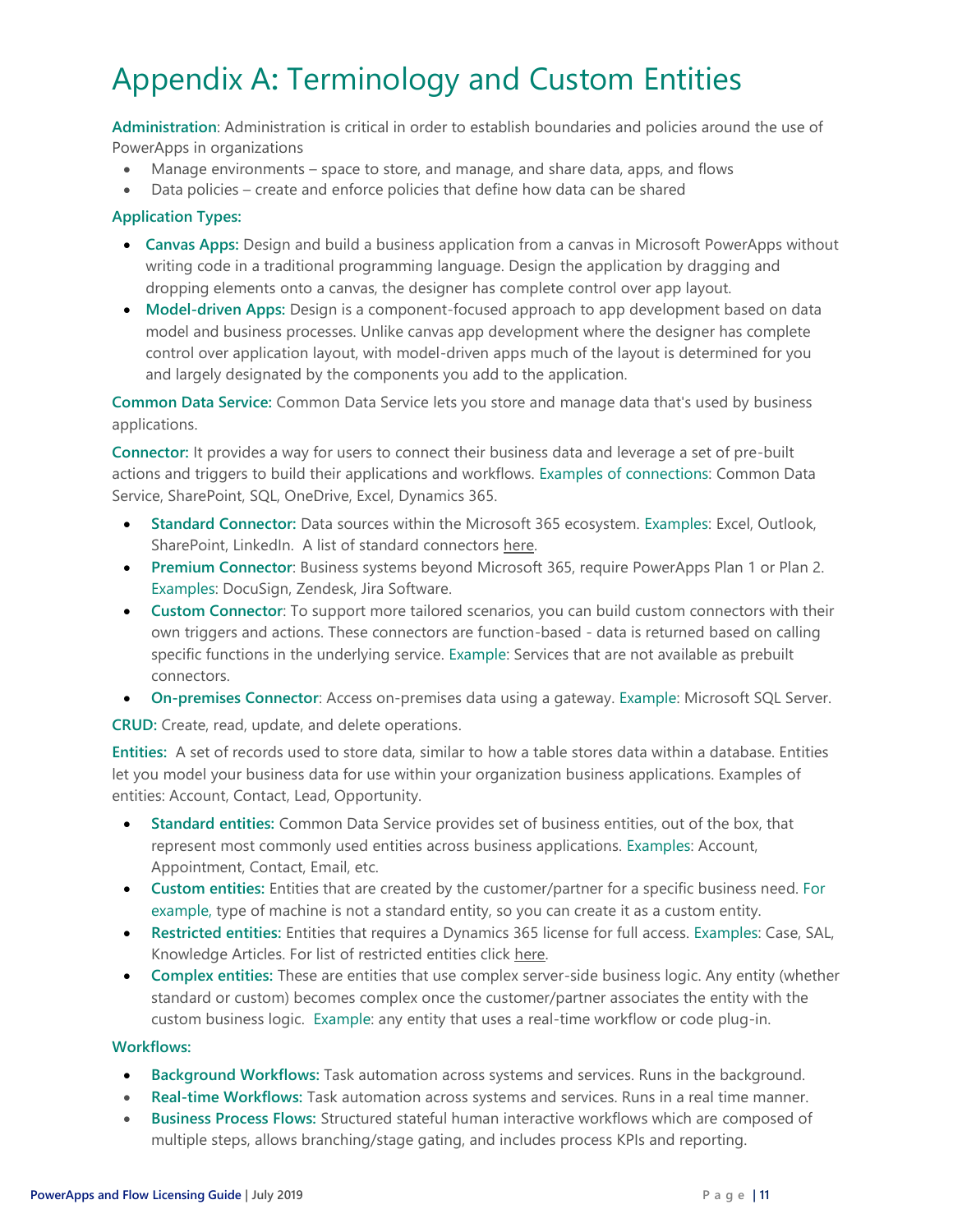### **Custom Entities**

PowerApps and Flow provide the right to use custom entities.

#### **Custom Entity Overview:**

An entity defines information that you want to track in the form of records, which typically include properties such as company name, location, products, email, and phone.

Dynamics 365 PowerApps and Flow offer "out-of-the-box" entities to cover typical scenarios. However, there may be times when customers and partners need to create entities to store data that is specific to your organization – namely custom entities. Note, adding a field to existing standard entities does not make it a custom entity.

Custom entities may be created by a customer or partner. These custom entities can either map to existing PowerApps and Flow entities (directly change PowerApps and Flow entities) or they can create brand new entities.

| <b>Application/Plan</b>                                                                                                                                 | <b>Custom Entity Use Rights</b>                                                                                                                                                                                                                                                                                                                                                                                                                                 |
|---------------------------------------------------------------------------------------------------------------------------------------------------------|-----------------------------------------------------------------------------------------------------------------------------------------------------------------------------------------------------------------------------------------------------------------------------------------------------------------------------------------------------------------------------------------------------------------------------------------------------------------|
| PowerApps and Flow                                                                                                                                      | 1. Full access<br>2. No limit on number of custom entities<br>3. Full Create, Read, Update, and Delete (CRUD) on data records associated with custom entities                                                                                                                                                                                                                                                                                                   |
| PowerApps Application                                                                                                                                   | 1. CRUD on standard entities that are not restricted - (https://docs.microsoft.com/en-<br>us/powerapps/maker/common-data-service/data-platform-restricted-entities)<br>a. If the PowerApps application creates or updates a restricted entity, then the application<br>user needs to be licensed with an Enterprise Application or Plan (Full user)<br>2. No limit on number of custom entities<br>3. Full CRUD on data records associated with custom entities |
| Dynamics 365:<br>Team Members<br>Sales Professional<br><b>Customer Service</b><br>Professional<br>Operations – Activity<br>Talent: Attract &<br>Onboard | 1. Create and modify up to 15 custom entities (per application) in addition to the included<br>"out-of-box" entities<br>a. There is no limit on read rights for custom entities<br>2. Custom entities should be within the context of the application module<br>3. Full CRUD on data records associated with custom entities                                                                                                                                    |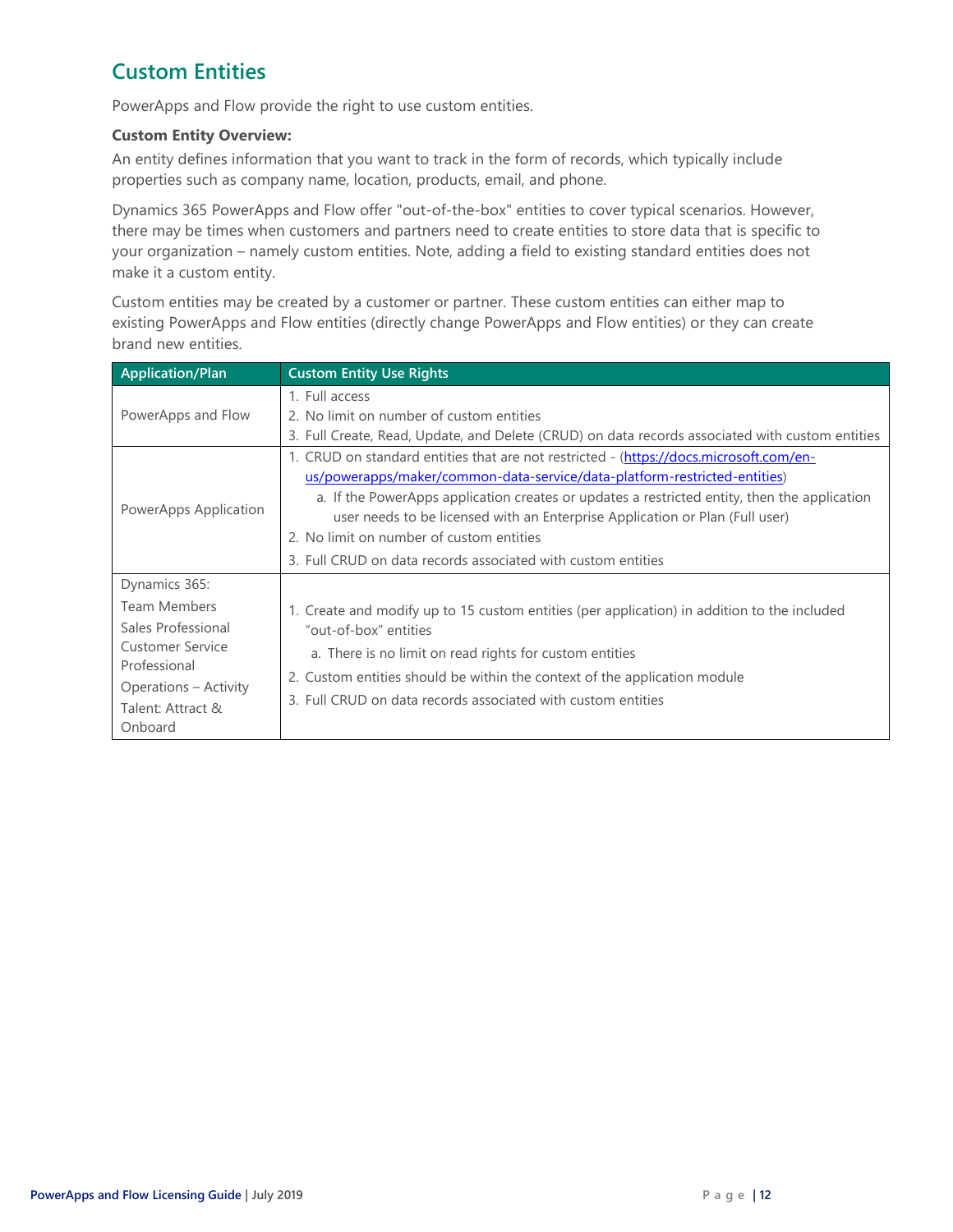# <span id="page-12-0"></span>Appendix B: PowerApps Use Rights

| <b>PowerApps Use Rights</b>                                                                                   | <b>PowerApps</b><br>for<br>Office 365 | <b>PowerApps</b><br>Plan 1 | <b>PowerApps</b><br>Plan <sub>2</sub> | <b>PowerApps for</b><br>Dynamics 365*                                                                           | <b>PowerApps for</b><br>Dynamics 365**                            |  |
|---------------------------------------------------------------------------------------------------------------|---------------------------------------|----------------------------|---------------------------------------|-----------------------------------------------------------------------------------------------------------------|-------------------------------------------------------------------|--|
| <b>Applications</b>                                                                                           |                                       |                            |                                       |                                                                                                                 |                                                                   |  |
| Run standalone canvas<br>app                                                                                  |                                       |                            | $\bullet$                             |                                                                                                                 |                                                                   |  |
| Run standalone model-<br>driven app                                                                           |                                       |                            |                                       | Can only run extended<br>first-party Dynamics<br>365 apps within the<br>context of the<br>application use right |                                                                   |  |
| <b>Common Data Service - Entities</b>                                                                         |                                       |                            |                                       |                                                                                                                 |                                                                   |  |
| Common Data Service<br>use rights                                                                             |                                       |                            |                                       |                                                                                                                 |                                                                   |  |
| Custom entity (non-<br>restricted)                                                                            |                                       | Unlimited<br><b>CRUD</b>   | <b>Unlimited</b><br><b>CRUD</b>       | 15 custom entities per<br>app-should map to<br>app context                                                      | <b>Unlimited CRUD</b>                                             |  |
| Standard entity (non-<br>restricted)                                                                          |                                       | <b>CRUD</b>                | <b>CRUD</b>                           |                                                                                                                 | <b>CRUD</b>                                                       |  |
| Restricted entity                                                                                             |                                       |                            | read only                             | <b>CRUD</b> for entities<br>included within<br>application use rights                                           | CRUD for entities<br>included within<br>application use<br>rights |  |
| Complex entity                                                                                                |                                       |                            |                                       |                                                                                                                 |                                                                   |  |
| Connectors                                                                                                    |                                       |                            |                                       |                                                                                                                 |                                                                   |  |
| Standard connectors                                                                                           | $\bullet$                             |                            |                                       |                                                                                                                 |                                                                   |  |
| Premium connectors                                                                                            |                                       |                            |                                       |                                                                                                                 |                                                                   |  |
| Custom connectors                                                                                             |                                       |                            |                                       |                                                                                                                 |                                                                   |  |
| On-premises                                                                                                   |                                       |                            |                                       |                                                                                                                 |                                                                   |  |
| connectors<br>Administration                                                                                  |                                       |                            |                                       |                                                                                                                 |                                                                   |  |
| Create/manage<br>environments to deploy<br>apps, flows, and<br>database in Common<br>Data Service<br>View org |                                       |                            |                                       |                                                                                                                 |                                                                   |  |
| insights/analytics                                                                                            |                                       |                            |                                       |                                                                                                                 |                                                                   |  |

\*Dynamics 365 for Sales Professional, Dynamics 365 for Customer Service Professional, Dynamics 365 for Talent: Attract, Dynamics 365 for Talent: Onboard, Dynamics 365 Team Members, Dynamics 365 Unified Operations - Activity, Dynamics 365 Business Central Team Members

\*\*Dynamics 365 for Sales Enterprise, Dynamics 365 for Customer Service, Dynamics 365 for Field Service, Dynamics 365 for Talent, Dynamics 365 for Project Service Automation, Dynamics 365 for Retail, Dynamics 365 Customer Engagement, Dynamics 365 Unified Operations, Dynamics 365 Business Central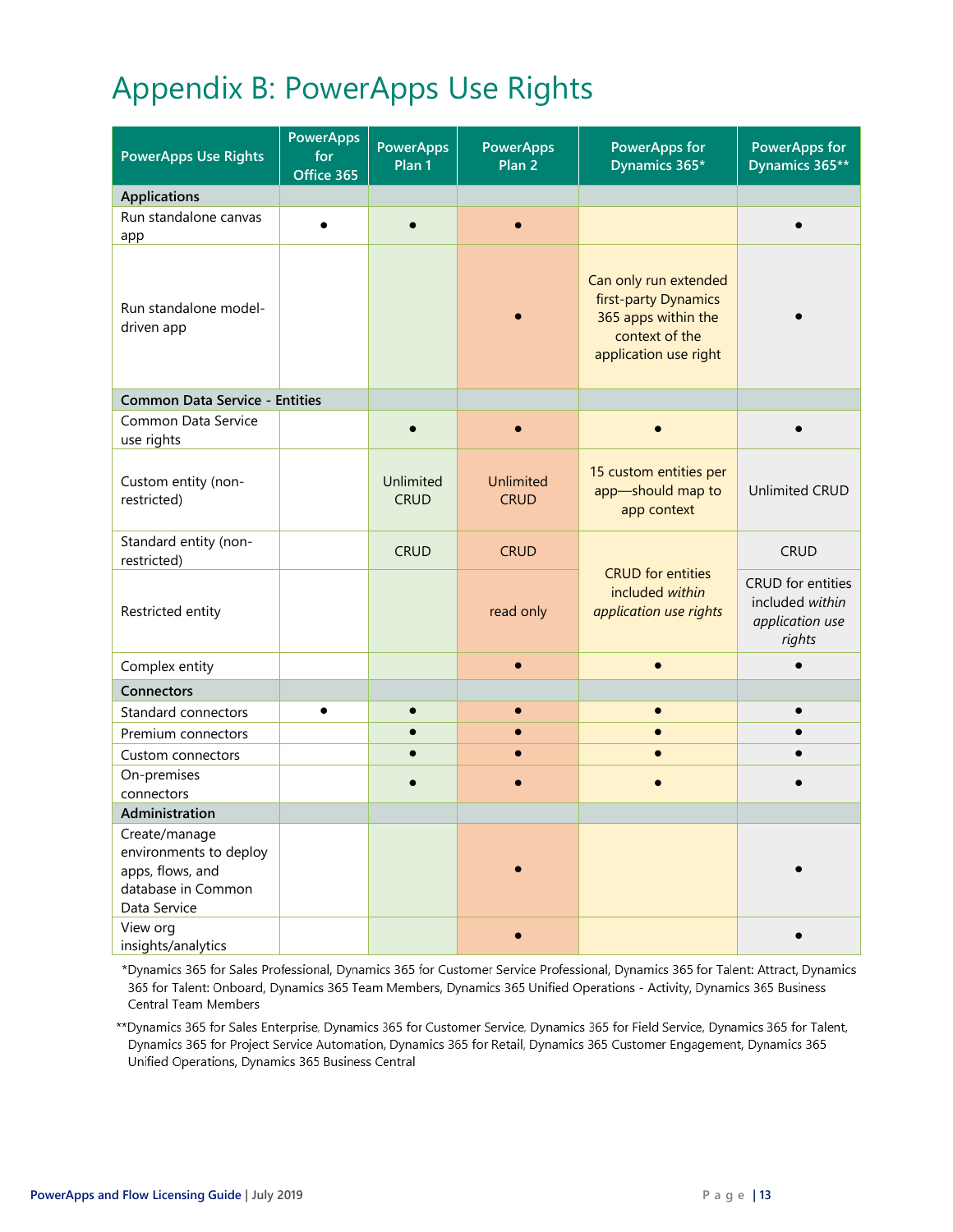# <span id="page-13-0"></span>Appendix C: Flow Use Rights

| <b>Flow Use Rights</b>        | <b>Flow for</b><br>Office 365 | <b>Flow</b><br>Plan 1 | <b>Flow</b><br>Plan <sub>2</sub> | <b>Flow for</b><br>Dynamics 365* | Flow for<br>Dynamics 365** |  |
|-------------------------------|-------------------------------|-----------------------|----------------------------------|----------------------------------|----------------------------|--|
| <b>Flows</b>                  |                               |                       |                                  |                                  |                            |  |
| Background workflows          |                               |                       |                                  |                                  |                            |  |
| Real-time workflows           |                               |                       |                                  |                                  |                            |  |
| <b>Business process flows</b> |                               |                       |                                  |                                  |                            |  |
| <b>Connectors</b>             |                               |                       |                                  |                                  |                            |  |
| Standard connectors           |                               | $\bullet$             |                                  |                                  | $\bullet$                  |  |
| Premium connectors            |                               |                       |                                  |                                  |                            |  |
| Custom connectors             |                               |                       |                                  |                                  |                            |  |
| On-premises connectors        |                               |                       |                                  |                                  |                            |  |
| Administration                |                               |                       |                                  |                                  |                            |  |
| Checks                        | 5 minute                      | 3 minute              | 1 minute                         | 5 minute                         | 1 minute                   |  |
| View org insights/analytics   |                               |                       |                                  |                                  |                            |  |
| <b>Flow Runs</b>              |                               |                       |                                  |                                  |                            |  |
| per user per month            | 2,000                         | 4,500                 | 15,000                           | 2,000                            | 15,000                     |  |

\*Dynamics 365 for Sales Professional, Dynamics 365 for Customer Service Professional, Dynamics 365 for Talent: Attract, Dynamics 365 for Talent: Onboard, Dynamics 365 Team Members, Dynamics 365 Unified Operations - Activity, Dynamics 365 Business Central Team Members

\*\*Dynamics 365 for Sales Enterprise, Dynamics 365 for Customer Service, Dynamics 365 for Field Service, Dynamics 365 for Talent, Dynamics 365 for Project Service Automation, Dynamics 365 for Retail, Dynamics 365 Customer Engagement, Dynamics 365 Unified Operations, Dynamics 365 Business Central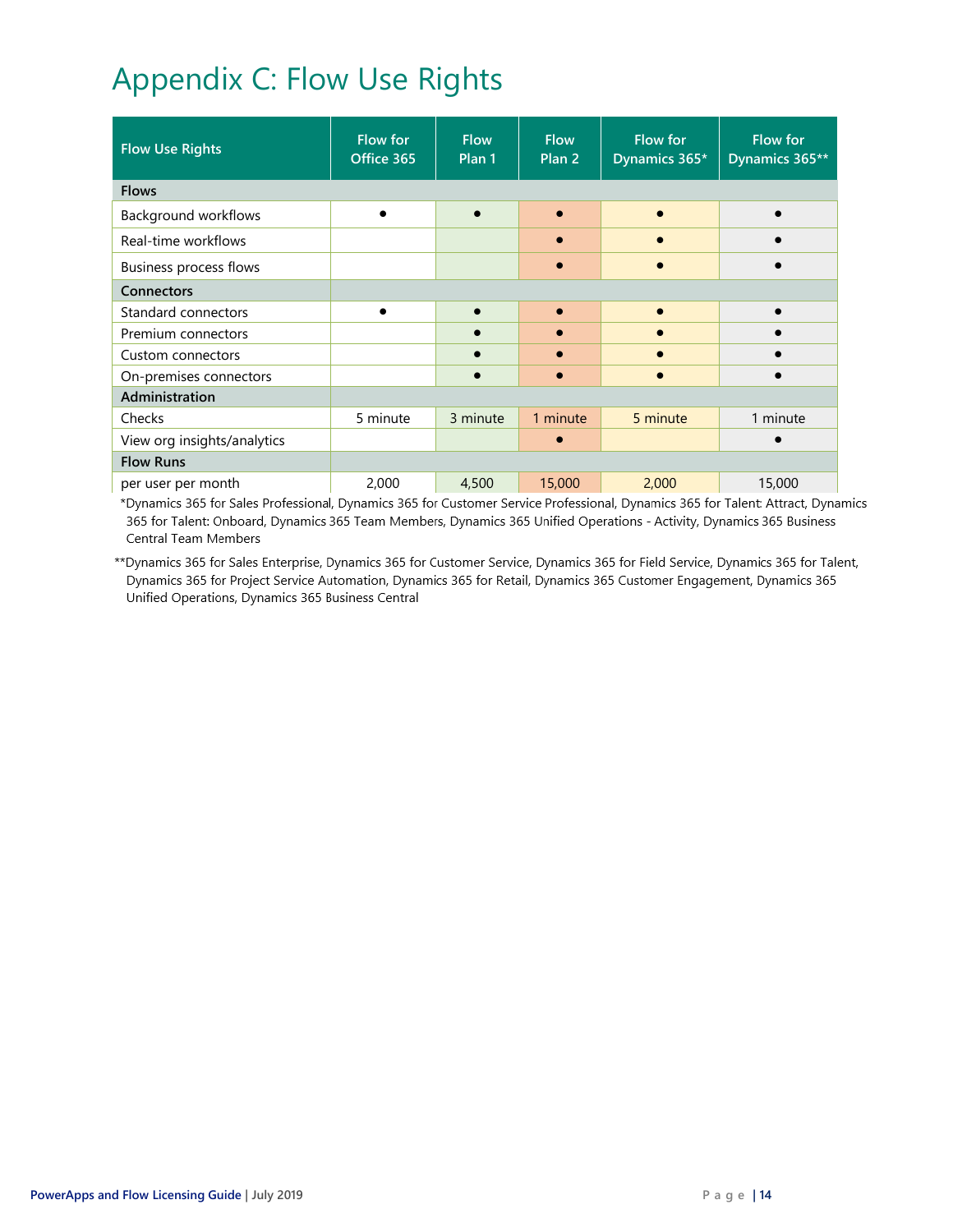# <span id="page-14-0"></span>Appendix D: Data Connectors

PowerApps and Flow rely on a common set of connectors to provide access to business data. These connectors are divided into three categories (Standard and Premium) which align to the use rights across the various service editions. For a complete list of the available data connectors click [here.](https://flow.microsoft.com/en-us/connectors/?filter=&category=all)

|                                                                                                                                                                | <b>Standard</b>                                                                                                                                                                                      | Premium                                                                                                                                                                                 |  |  |  |
|----------------------------------------------------------------------------------------------------------------------------------------------------------------|------------------------------------------------------------------------------------------------------------------------------------------------------------------------------------------------------|-----------------------------------------------------------------------------------------------------------------------------------------------------------------------------------------|--|--|--|
| Common cloud services and<br>open protocols                                                                                                                    | Microsoft Services                                                                                                                                                                                   |                                                                                                                                                                                         |  |  |  |
| These services or protocols are<br>what every modern worker needs<br>to manage their day-to-day<br>work. They span from social<br>media to cloud file storage. | You can use any service from<br>Microsoft. Some may be free,<br>and others paid. Unlike the other<br>three tiers these services are<br>quaranteed to be available if<br>you're using them elsewhere. | Professionals from sales to<br>marketing to software development<br>rely on these services to get their<br>job done. These services are<br>generally tailored to specific<br>verticals. |  |  |  |
| If a service is available for free, or<br>it's an open protocol, it likely is in<br>this tier                                                                  | If a service is provided by<br>Microsoft, then it is in this tier.                                                                                                                                   | If a service requires monthly or<br>annual licenses, it's probably in this<br>tier                                                                                                      |  |  |  |
| Some examples include:<br>• Dropbox<br>$\bullet$ Facebook<br>$\bullet$ GitHub<br>• Google Drive<br>• Twitter                                                   | Some examples include:<br>• SharePoint<br>• OneDrive for Business<br>• Dynamics 365<br>• Office 365 Users<br>• Office 356 Outlook                                                                    | Some examples include:<br>• Common Data Service<br>• DocuSign<br>• MySQL<br>• Salesforce<br>• Zendesk                                                                                   |  |  |  |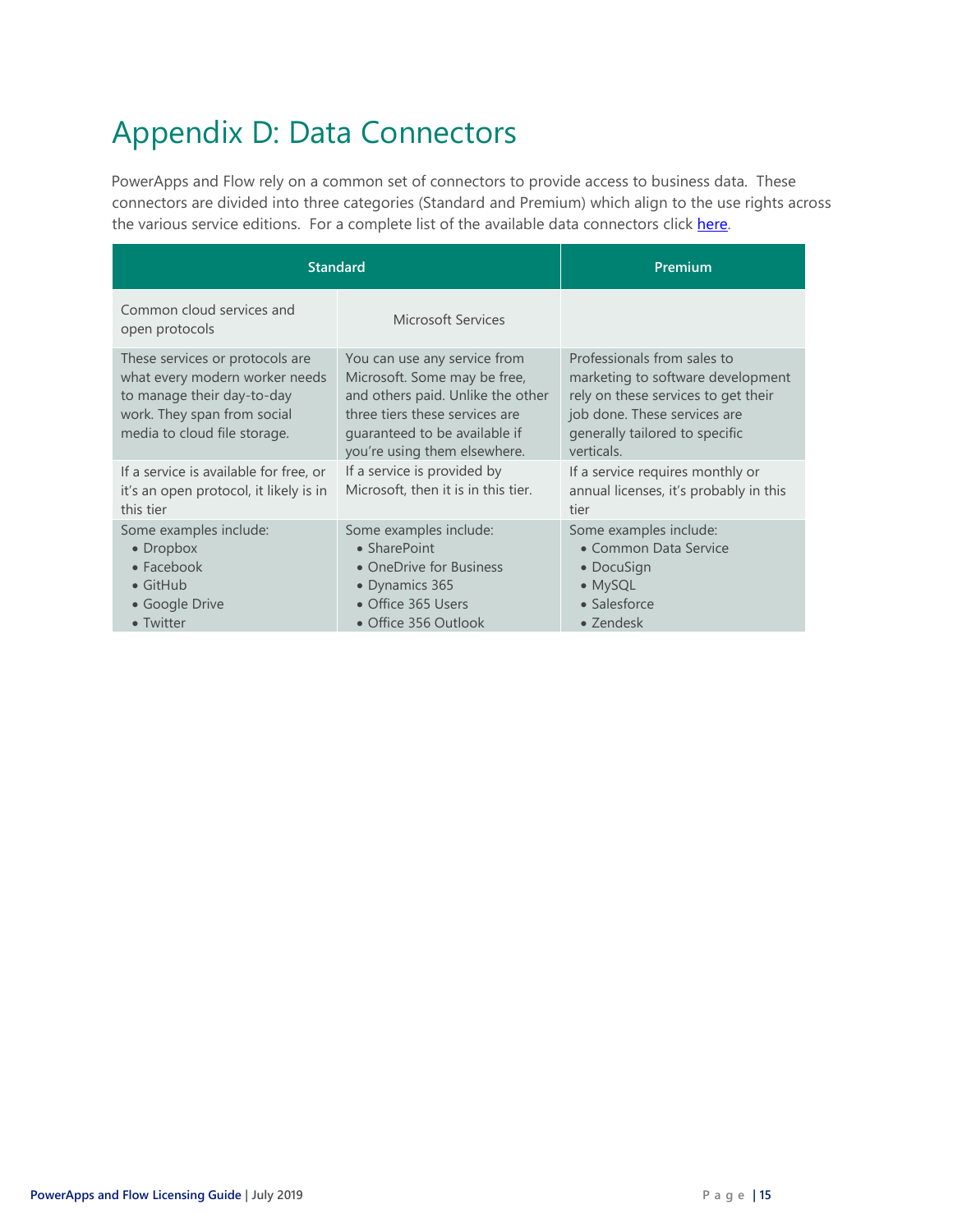# <span id="page-15-0"></span>Appendix E: Licensing Channel and Segment Availability

| License                                            | Channel   |           |            |            | Segment   |                         |           |           |           |            |           |            |            |
|----------------------------------------------------|-----------|-----------|------------|------------|-----------|-------------------------|-----------|-----------|-----------|------------|-----------|------------|------------|
|                                                    | EA        | EAS.      | <b>EES</b> | <b>CSP</b> |           | MPSA MOSP CORP FAC      |           |           | STU       | <b>EDU</b> | GOV       | <b>GCC</b> | <b>NFP</b> |
| PowerApps                                          |           | $\bullet$ | $\bullet$  | $\bullet$  | $\bullet$ | $\bullet$               | $\bullet$ | $\bullet$ | $\bullet$ | $\bullet$  | $\bullet$ | $\bullet$  |            |
| Flow                                               | $\bullet$ | $\bullet$ | $\bullet$  | $\bullet$  | $\bullet$ | $\bullet$               | $\bullet$ | $\bullet$ | $\bullet$ | $\bullet$  | $\bullet$ | $\bullet$  |            |
| Common Data Service<br>Database Capacity           | $\bullet$ |           | $\bullet$  | $\bullet$  | $\bullet$ | $\bullet$               | $\bullet$ | $\bullet$ | $\bullet$ | $\bullet$  | $\bullet$ | $\bullet$  |            |
| <b>Common Data Service</b><br><b>File Capacity</b> | $\bullet$ |           | $\bullet$  | $\bullet$  | $\bullet$ | $\bullet$               | $\bullet$ | $\bullet$ | $\bullet$ | $\bullet$  | $\bullet$ | $\bullet$  |            |
| Common Data Service<br>Log Capacity                |           |           | $\bullet$  | $\bullet$  | $\bullet$ | $\qquad \qquad \bullet$ | $\bullet$ | $\bullet$ | $\bullet$ | $\bullet$  | $\bullet$ | $\bullet$  |            |
| <b>Flow Runs</b>                                   |           | $\bullet$ | $\bullet$  | $\bullet$  | $\bullet$ | $\bullet$               | $\bullet$ | $\bullet$ | $\bullet$ | $\bullet$  | $\bullet$ | $\bullet$  |            |